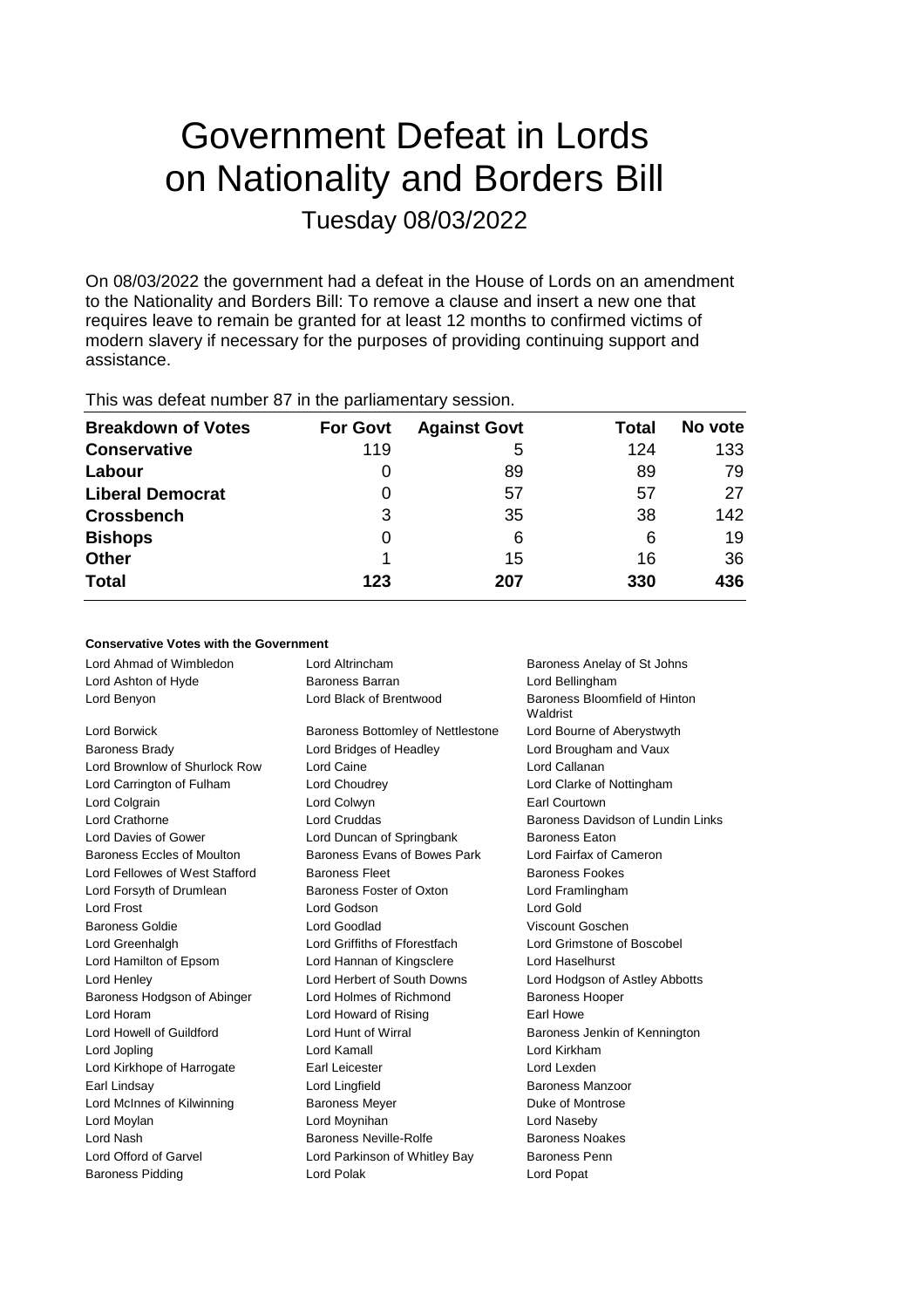Lord Porter of Spalding **Lord Price** Lord Price **Lord Reay** Baroness Wyld Viscount Younger of Leckie

Lord Risby **Lord Robathan** Baroness Sanderson of Welton Lord Sandhurst **Lord Sarfraz Lord Sarfraz** Baroness Seccombe Lord Selkirk of Douglas Baroness Shackleton of Belgravia Lord Sharpe of Epsom Lord Sheikh Baroness Shephard of Northwold Lord Smith of Hindhead Baroness Stedman-Scott Lord Sterling of Plaistow Lord Stewart of Dirleton Baroness Stowell of Beeston Lord Strathcarron **Baroness Sugg** Lord Taylor of Holbeach Viscount Trenchard Lord True Baroness Vere of Norbiton Lord Wakeham Lord Wei Lord Wharton of Yarm Baroness Williams of Trafford Lord Wolfson of Tredegar

#### **Conservative Votes against the Government**

Lord Blackwell Lord McColl of Dulwich Lord Patten of Barnes Lord Shinkwin **Baroness** Stroud

#### **Labour Votes with the Government**

**Labour Votes against the Government** Baroness Adams of Craigielea Lord Adonis Lord Anderson of Swansea Baroness Andrews **Baroness Armstrong of Hill Top** Lord Bach Baroness Bakewell Lord Bassam of Brighton Lord Berkeley Baroness Blower **Lord Blunkett** Lord Bradley **Lord Bradley** Lord Bragg Lord Browne of Ladyton Lord Campbell-Savours Lord Carter of Coles **Lord Cashman Lord Cashman** Baroness Chapman of Darlington Lord Clark of Windermere **Lord Coaker** Lord Coaker **Lord Coaker** Lord Collins of Highbury Baroness Corston Baroness Crawley Lord Davies of Stamford Lord Davies of Brixton **Baroness Donaghy** Baroness Davies Drake Lord Dubs Lord Eatwell Lord Elder Lord Falconer of Thoroton Lord Foulkes of Cumnock Baroness Gale Baroness Golding Lord Grantchester Lord Griffiths of Burry Port Lord Hacking Lord Hain Viscount Hanworth Lord Harris of Haringey **Baroness Hayman of Ullock** Baroness Hayter of Kentish Town Baroness Healy of Primrose Hill Baroness Henig Lord Howarth of Newport Lord Hunt of Kings Heath Baroness Jones of Whitchurch Lord Jones Lord Kennedy of Southwark Lord Khan of Burnley Lord Knight of Weymouth Baroness Lawrence of Clarendon Lord Lennie Baroness Liddell of Coatdyke Lord Liddle Baroness Lister of Burtersett Baroness Mallalieu Lord Maxton Lord McAvoy Lord McConnell of Glenscorrodale Baroness Merron **Example 2** Lord Murphy of Torfaen **Baroness Osamor** Lord Pendry Cord Ponsonby of Shulbrede Baroness Prosser<br>
Lord Reid of Cardowan Baroness Ritchie of Downpatrick Lord Robertson of Lord Rooker Lord Rosser Lord Sawyer Baroness Sherlock **Lord Sikka Lord Sikka** Baroness Smith of Basildon Lord Snape Viscount Stansgate Baroness Taylor of Bolton Baroness Thornton Lord Triesman Lord Watson of Invergowrie Lord Watts **Baroness Wheeler** Baroness Wheeler **Baroness Whitaker** Baroness Wilcox of Newport Lord Wood of Anfield Lord Woodley Baroness Young of Old Scone Lord Young of Norwood Green

Baroness Ritchie of Downpatrick Lord Robertson of Port Ellen

#### **Liberal Democrat Votes with the Government**

| Liberal Democrat Votes against the Government |                             |                              |
|-----------------------------------------------|-----------------------------|------------------------------|
| Lord Addington                                | Lord Alderdice              | <b>Baroness</b><br>Mandevill |
| <b>Baroness Barker</b>                        | Lord Beith                  | <b>Baroness</b>              |
| Baroness Bonham-Carter of Yarnbury            | <b>Baroness Brinton</b>     | Lord Brud                    |
| <b>Baroness Burt of Solihull</b>              | Lord Campbell of Pittenweem | Lord Cler                    |
| <b>Baroness Featherstone</b>                  | Lord Foster of Bath         | Lord Fox                     |

Baroness Bakewell of Hardington Mandeville Baroness Benjamin Lord Bruce of Bennachie em Lord Clement-Jones Baroness Garden of Frognal Earl Glasgow Lord Goddard of Stockport Baroness Grender Baroness Hamwee Baroness Harris of Richmond